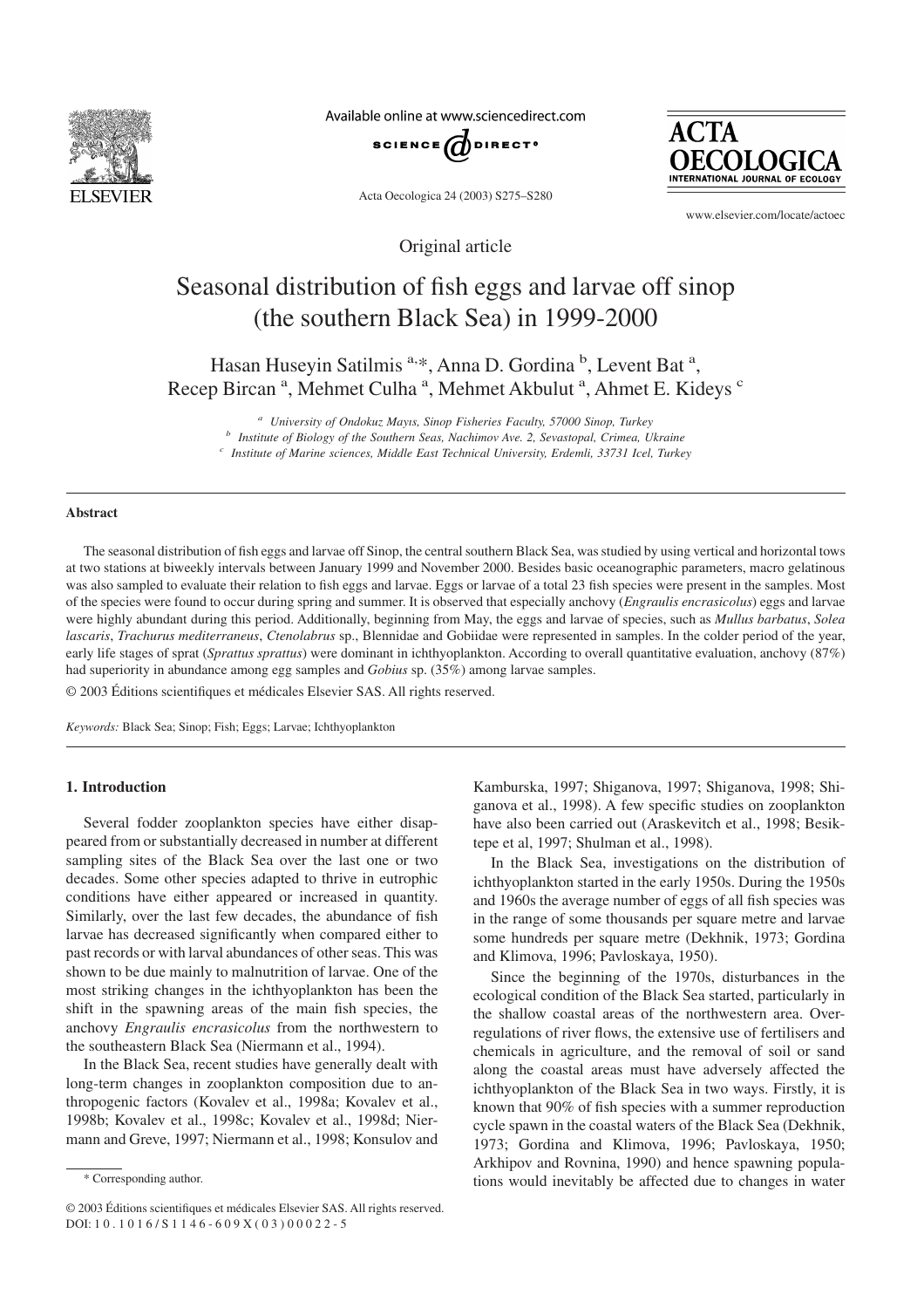quality in these regions. Secondly, the highest mortality rate during the life span of fish occurs at the early stages of ontogenesis, which normally takes place in the coastal areas.

Another profound change in the ichthyoplankton of the Black Sea has been caused by the recently introduced ctenophore *Mnemiopsis leidyi*, which became the dominant species in terms of biomass (wet weight) among zooplankton very rapidly. This species is a voracious predator on zooplankton and became the main food competitor of pelagic plankton feeding fishes and their larvae. Besides being a food competitor, it feeds on the eggs and particularly, larvae of fish. In experimental conditions, *M. leidyi* having a length of 2-2.5 cm consumed larvae of *E. encrasicolus*. Yolk sack larvae were eaten with high preference (Lipskaya and Luchinskaya, 1990). It was estimated that one individual consumes 4-8 fish larvae a day. During its spawning period in summer, *Mnemiopsis* is able to consume 74% of the present fish larvae (Tsichon-Lukanina et al., 1992).

Such events must have resulted in significant changes in the abundance and distribution of the Black Sea ichthyoplankton. However, the aim of this study is to evaluate the seasonal distribution of fish eggs and larvae Sinop cape of Black sea between 1999 and 2000 at two stations at 15 d intervals.

# **2. Materials and methods**

The ichthyoplankton samples were collected from 70 to 0 m (surface) for vertical haul in station I (max. depth 75 m) and from 180 to 0 m in station II (max. depth 400) (Fig. 1A,B). Horizontal hauls were also utilised by towing the net for 10-15 min at a vessel speed of 2 miles  $h^{-1}$ .

The ichthyoplankton were sampled with the Arastirma-1 research vessel. The average number of stations per cruise was 83 surveys. All the samples were obtained from vertical tows from the anoxic zone to the surface using a plankton net (mesh size 112 µm and 50 cm diameter of net opening). The bucket contents were filtered using a 2 mm sieve to retain and subsequently to quantify gelatinous organisms. The volume of each ctenophore *M. leidyi* was measured. The filtrates were then fixed with buffered formalin (final concentration of 4%) for ichthyoplankton analysis in the laboratory under a

# stereomicroscope. Temperature and salinity were measured by U-10 Horiba model equipment.

At the laboratory, after the identification of fish eggs and larvae, certain characteristics of theirs (dead or alive, normal or abnormal), egg diameter, structure of yolk were noted as described by Dekhnik (1973) and Russel (1976).

## **3. Results and discussion**

The minimum and maximum temperature values of the water were 7 °C in March and 25.1 °C in July, respectively. The salinity values of the water were between 16.1‰ and 17.0‰ in autumn, 15.8‰ and 16.8‰ in winter, 15.4‰ and 17.7‰ in spring and 15.8‰ and 16.9‰ in summer.

The most abundant of the fish eggs and larvae was found in June, July and August (the water temperature and salinity values were between 10 and 25 °C and 15‰ and 17‰, respectively).

During the present study, either the eggs or larvae of 23 fish species were found in samples obtained from both vertical and horizontal tows [\(Table 1\)](#page-2-0). However, both eggs and larvae of only three species were present throughout the year. Thus, eggs of 13 fish species and larvae of 13 fish species were found off Sinop, respectively. According to Dekhnik (1973), ichthyoplankton of the Black Sea comprised a total of 56 fish species: 28 fish species producing pelagic eggs and larvae with another 28 species having pelagic larvae only. Gordina et al. (1998) observed eggs of 28 and larvae of 44 fish species in the Black Sea during their survey period of 1986-1996. In the last decade (1991-1996), for the first time, the Sea of Marmara anchovy (*E. encrasicolus*) (Gordina et al., 1997), the mackerel *Scomber scombrus* and the blennid *Blennius ocellaris* spawn were found in the Black Sea (Gordina et al., 1998). These findings concluded the discussion of whether these species spawn in the Black Sea or not, which had been ongoing for a long time. In the present study, however, we did not observe ichthyoplankton of *Scomber scombrus* and the blennid *Blennius ocellaris* in the samples

Both eggs and larvae of *E. encrasicolus*, *Mullus barbatus* and *Sprattus sprattus* were found. Only larvae belonging to Blennidae families (*Bl. pavo*, *Bl. tentacularis*, *Bl. sanguinolentus*, *Bl. zvonimiri*, *Bl. sphinx*), *Crenilabrus ocellatus*,





Fig. 1. (A) Map of Black Sea, (B) Map of sampling area.

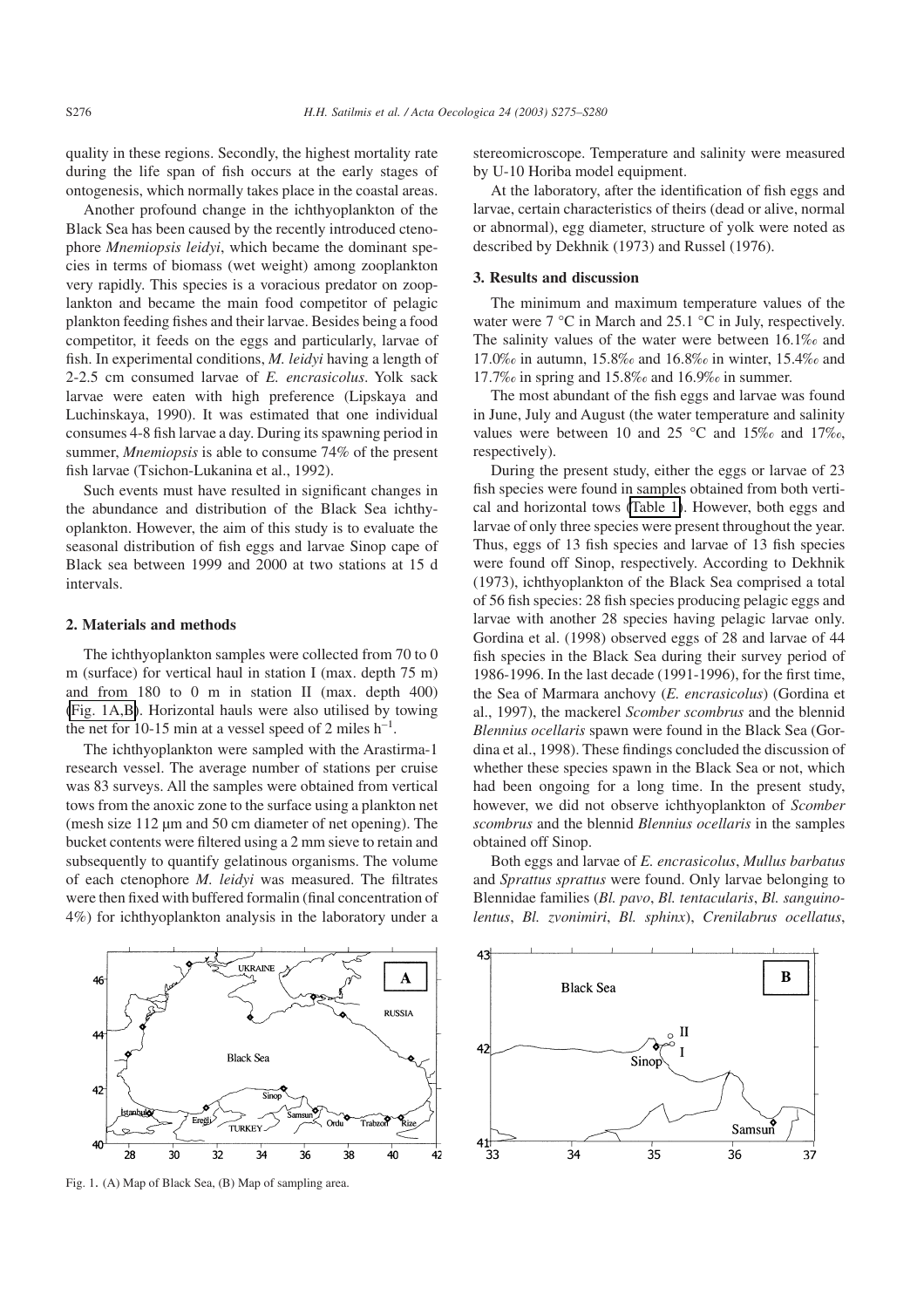<span id="page-2-0"></span>Table 1

Qualitative composition of eggs and larvae off Sinop (the southern Black Sea) in 1999-2000 ( $+$  = found,  $=$  not found, V = vertical, H = horizontal)

| Species                                               | Eggs                     |              | Larvae |              |  |
|-------------------------------------------------------|--------------------------|--------------|--------|--------------|--|
|                                                       |                          | $\mathbf{I}$ | I      | $\mathbf{I}$ |  |
| Blennius pavo (Risso)                                 |                          |              | $+H$   | $+H$         |  |
| Blennius tentacularis (Brünnich)                      |                          |              | $+H$   |              |  |
| Blennius sanguinolentus (Pallas)                      |                          |              | $+H$   |              |  |
| Blennius zvonimiri (Kollombatovic)                    |                          |              | $+H$   |              |  |
| Blennius sphinx (Valenciennes)                        |                          |              | $+H$   | $+H$         |  |
| Callionymus sp.                                       | $+VH$                    | $+H$         |        |              |  |
| Crenilabrus ocellatus (Forskal)                       |                          |              | $+H$   |              |  |
| Ctenolabrus rupestris (Linne)                         |                          | $+V$         |        |              |  |
| Diplecogaster bimaculatus bimaculatus<br>(Bonnaterre) |                          |              | $+H$   |              |  |
| Diplodus annularis (Linne)                            | $+H$                     |              |        |              |  |
| Engraulis encrasicolus ponticus (Aleksandrov)         | $+VH$                    | $+VH$        | $+VH$  |              |  |
| Gobius sp.                                            | $\overline{\phantom{0}}$ |              | $+VH$  | $+VH$        |  |
| Merlangius merlangus euxinus (Nordmann)               | $+V$                     | $+V$         |        |              |  |
| Mullus barbatus ponticus (Essipov)                    | $+H$                     | $+H$         |        |              |  |
| Ophidon rochei (Müller)                               | $+H$                     |              |        |              |  |
| Pomatoschistus sp.                                    |                          |              | $+H$   |              |  |
| Pomatomus saltatrix (Linne)                           |                          |              | $+H$   |              |  |
| Serranus scriba (Linne)                               |                          | $+H$         |        |              |  |
| Scorpaena porcus (Linne)                              |                          | $+H$         |        |              |  |
| Solea lascaris nasuta (Pallas)                        | $+H$                     | $+H$         |        |              |  |
| Sprattus sprattus phalericus (Risso)                  | $+VH$                    | $+V$         | $+VH$  | $+V$         |  |
| Trachinus draco (Linne)                               | $+H$                     |              |        |              |  |
| Trachurus mediterraneus ponticus (Aleev)              | $+H$                     | $+VH$        |        |              |  |

*Diplocogaster bimaculatus*, Gobiidae (*Gobius* sp. and *Pomatoschistus* sp.) and *Pomatomus saltatrix* were found. These species have demersal eggs, whereas, eggs of *Callionymus* sp., *Ctenolabrus rupestris*, *Diplodus annularis*, *Merlangius merlangus*, *Ophidon rochei*, *Serranus scriba*, *Scorpaena porcus*, *Solea lascaris*, *Trachinus draco* and *Trachurus mediterraneus* which were found in their larval form were also demersal. Moreover, only a small mesh size 112 um and 50 cm diameter of net opening was used in the present study.

*Ctenolabrus rupestris*, *Scorpaena porcus* and *Serranus scriba* were found only in Station II. *Blennius tentacularis*, *Blennius sanguinolentus*, *Blennius zvonimiri*, *Pomatoschistus* sp., *Diplecogaster bimaculatus bimaculatus*, *Diplodus annularis*, *Crenilabrus ocellatus*, *Ophidon rochei*, *Pomatomus saltatrix* and *Trachinus draco* were found only in Station I whereas, other species were sampled in both the stations (Table 1).

The most abundant species was *Sprattus sprattus* except in summer. In winter, its eggs for vertical hauls were found to be 253.33 ind.  $m^{-2}$  and 550 ind.  $m^{-2}$  in station I and II, respectively. However, *Callionymus* sp. was found to be minimum in summer 1.67 ind.  $m^{-2}$  in station I (Table 2).

Similarly, in winter, fish larvae for vertical hauls of the most abundant species was *Sprattus sprattus* and it was found to be 48.33 ind. m–2 in station II followed by *Gobius* and *E. encrasicolus* [\(Table 3\)](#page-3-0).

The most abundant eggs found were of *E. encrasicolus*. These species eggs were found to be 189.25 and 216.4 ind.  $100 \text{ m}^{-3}$  I and II stations, respectively [\(Table 4\)](#page-3-0). In autumn, only *Sprattus sprattus* larvae were found for horizontal hauls. The most abundant larvae were *Gobius* sp. in spring and summer. These species larvae were found to be 5.75 ind. 100 m–3 in summer for horizontal hauls. In autumn, no larva was found in station II [\(Table 5\)](#page-3-0).

| Seasonal distribution of fish eggs off Sinop in 1999-2000 vertical (ind. m <sup>-2</sup> ) |  |  |
|--------------------------------------------------------------------------------------------|--|--|
|--------------------------------------------------------------------------------------------|--|--|

| Species                  | Winter |     | Spring |      | Summer |       | Autumn |        |
|--------------------------|--------|-----|--------|------|--------|-------|--------|--------|
|                          |        |     |        | П    |        | П     |        | П      |
| Callionymus sp.          |        |     |        |      | 1.67   |       |        |        |
| Ctenolabrus sp.          |        |     |        |      |        | 3.75  |        |        |
| Engraulis encrasicolus   |        |     | 2.86   |      | 35.24  | 39.84 |        | 15     |
| Merlangius merlangus     |        |     | 0.98   | 1.25 | 2.5    | 6.18  | 3.34   | 61.5   |
| <i>Sprattus sprattus</i> | 253.33 | 550 | 23.57  | 35   |        |       | 58.33  | 188.75 |
| Trachurus mediterraneus  |        |     |        |      |        | 1.69  |        |        |
| Unidentified             |        |     |        |      | 2.5    |       |        |        |
| Haul                     |        |     |        | 12   | 6      |       | 4      |        |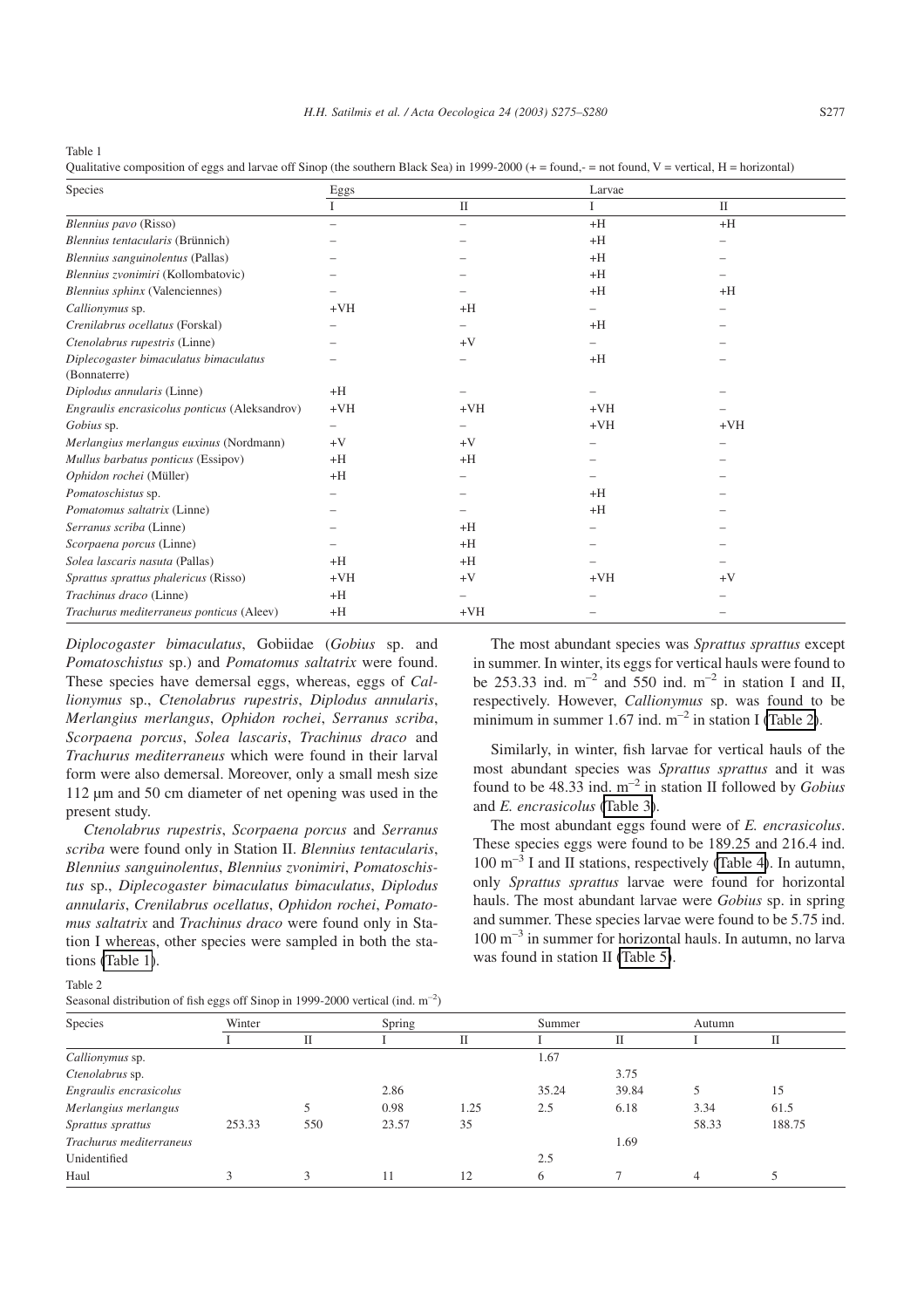# <span id="page-3-0"></span>Table 3 Seasonal distribution of fish larvae off Sinop in 1999-2000 vertical (ind.  $m^{-2}$ )

| Species                         | Winter |       |      | Spring |      | Summer |  | Autumn |  |
|---------------------------------|--------|-------|------|--------|------|--------|--|--------|--|
|                                 |        |       |      |        |      |        |  |        |  |
| Engraulis encrasicolus ponticus |        |       |      |        |      | 3.13   |  |        |  |
| Gobius sp.                      |        |       |      |        | 2.09 | 6.73   |  | .25    |  |
| Sprattus sprattus phalericus    |        | 48.33 | 0.71 |        |      |        |  |        |  |
| Haul                            |        |       |      |        |      |        |  |        |  |

Table 4

Seasonal distribution of fish eggs off Sinop in 1999–2000 horizontal (ind.  $100 \text{ m}^{-3}$ 

| Species                         | Spring |       | Summer |                |
|---------------------------------|--------|-------|--------|----------------|
|                                 |        | П     | Ī      | П              |
| Callionymus sp.                 |        | 0.2   | 0.2    |                |
| Diplodus annularis              |        |       | 0.6    |                |
| Engraulis encrasicolus ponticus | 15.5   | 12.65 | 189.25 | 216.4          |
| Mullus barbatus                 |        |       | 0.3    | 0.2            |
| Ophidon rochei                  |        |       | 0.01   |                |
| Scorpaena porcus                |        | 0.2   |        | 0.5            |
| Serranus scriba                 |        |       |        | 0.5            |
| Solea lascaris                  | 0.01   | 0.01  |        | 0.2            |
| Sprattus sprattus phalericus    | 3.7    |       |        |                |
| <i>Trachinus draco</i>          |        |       | 0.1    |                |
| Trachurus mediterraneus         | 0.01   |       | 13.4   | $\mathfrak{D}$ |
| Unidentified                    |        | 0.5   |        |                |
| Haul                            |        |       | 5      | 5              |

Table 5

Seasonal distribution of fish larvae off Sinop in 1999-2000 horizontal (ind.  $100 \text{ m}^{-3}$ 

| Species                         | Spring         |   |      | Summer |     |
|---------------------------------|----------------|---|------|--------|-----|
|                                 | I              | П | Ι    | П      | I   |
| Blennius pavo                   | 0.01           |   | 0.2  | 0.1    |     |
| Blennius sanguinolentus         |                |   | 1.4  |        |     |
| Blennius sphinx                 |                |   | 0.5  | 0.5    |     |
| Blennius tentecularis           | 0.2            |   |      |        |     |
| Blennius zvonimiri              |                |   | 2    | 0.5    |     |
| Crenilabrus ocellatus           | $\mathfrak{2}$ |   | 3.5  |        |     |
| Diplecogaster bimaculatus       |                |   | 0.2  |        |     |
| Diplodus anularis               |                |   | 0.2  |        |     |
| Engraulis encrasicolus ponticus | 0.01           |   | 1.15 |        |     |
| Gobius sp.                      | 0.65           |   | 5.75 | 1.4    |     |
| Labridae                        | 0.2            |   |      |        |     |
| Mullus barbatus                 |                |   | 1.1  | 0.5    |     |
| Pomatoschistus sp.              | 0.1            |   | 3.35 |        |     |
| Pomatomus saltatrix             | 0.3            |   |      |        |     |
| Sprattus sprattus phalericus    |                |   |      |        | 0.4 |
| Unidentified                    |                |   | 2.3  |        |     |
| Haul                            | 7              | 7 | 5    | 5      | 1   |

Normal, abnormal and dead eggs were 11.14%, 64.58% and 24.28% for *Sprattus sprattus* and 13.65%, 69.85% and 26.50% for *E. encrasicolus ponticus*. Egg diameters of *Sprattus sprattus* were 0.95-1.30 mm. The average small and big egg diameter of *E. encrasicolus ponticus* was 0.72 and 1.29 mm, respectively.

Table 6 shows the average number of fish larvae in different seas and in this study. Compared with the previous years, in 1988, the number of eggs had decreased 2-4 fold, the number of larvae had decreased 2-9 fold, in both coastal and offshore waters in different regions of the Black Sea. During 1989, when *M. leidyi* reached its peak biomass (Vinogradov et al., 1989), a further two fold decrease in the ichthyoplankton abundance was observed over the entire Black Sea (Gordina and Klimova, 1996).

In the present study, biomass levels of *M. leidyi* were up to 525 g wet weight  $m^{-2}$  in July. The average biomass for Stations I and II was 101 g wet weight  $m^{-2}$  for the entire sampling period.

The present study also showed that ichthyoplankton had increased with increasing water temperature, especially in June, July and August.

All these studies show that the Black Sea ichthyoplankton, which as a group contains complex interwoven relationships, responds intimately to both natural environmental factors and anthropogenic impacts. However, the responses of planktonic communities to these impacts differ among different areas of the Black Sea.

Eutrophication, being one of the main anthropogenic impacts, is a worldwide problem affecting all compartments of coastal marine ecosystems, including ichthyoplankton (Cattani and Corni, 1992; Leppakoski and Mihnea, 1996). It should be noted that enclosed seas like the Black Sea are more susceptible to eutrophication (and to other types of human induced activities) due to very limited water exchange with the neighbouring seas.

Table 6

Average number of fish larvae in different seas (Gordina et al., 1998)

| Region                   | Period    | Number of fish larvae<br>$(ind. m^{-3})$ |
|--------------------------|-----------|------------------------------------------|
| Mediterranean Sea        | 1958-1962 | 17                                       |
| Azov Sea                 | 1962-1963 | 570                                      |
| <b>Black Sea</b>         | 1962-1963 | 160                                      |
| Red Sea and Gulf of Aden | 1966      | 75                                       |
| <b>Black Sea</b>         | 1988      | 29                                       |
| <b>Black Sea</b>         | 1989      | 7                                        |
| <b>Black Sea</b>         | 1992      | 1                                        |
| Southern Black Sea       | 1996      | 9                                        |
| Present Study            | 1999–2000 | 0.02                                     |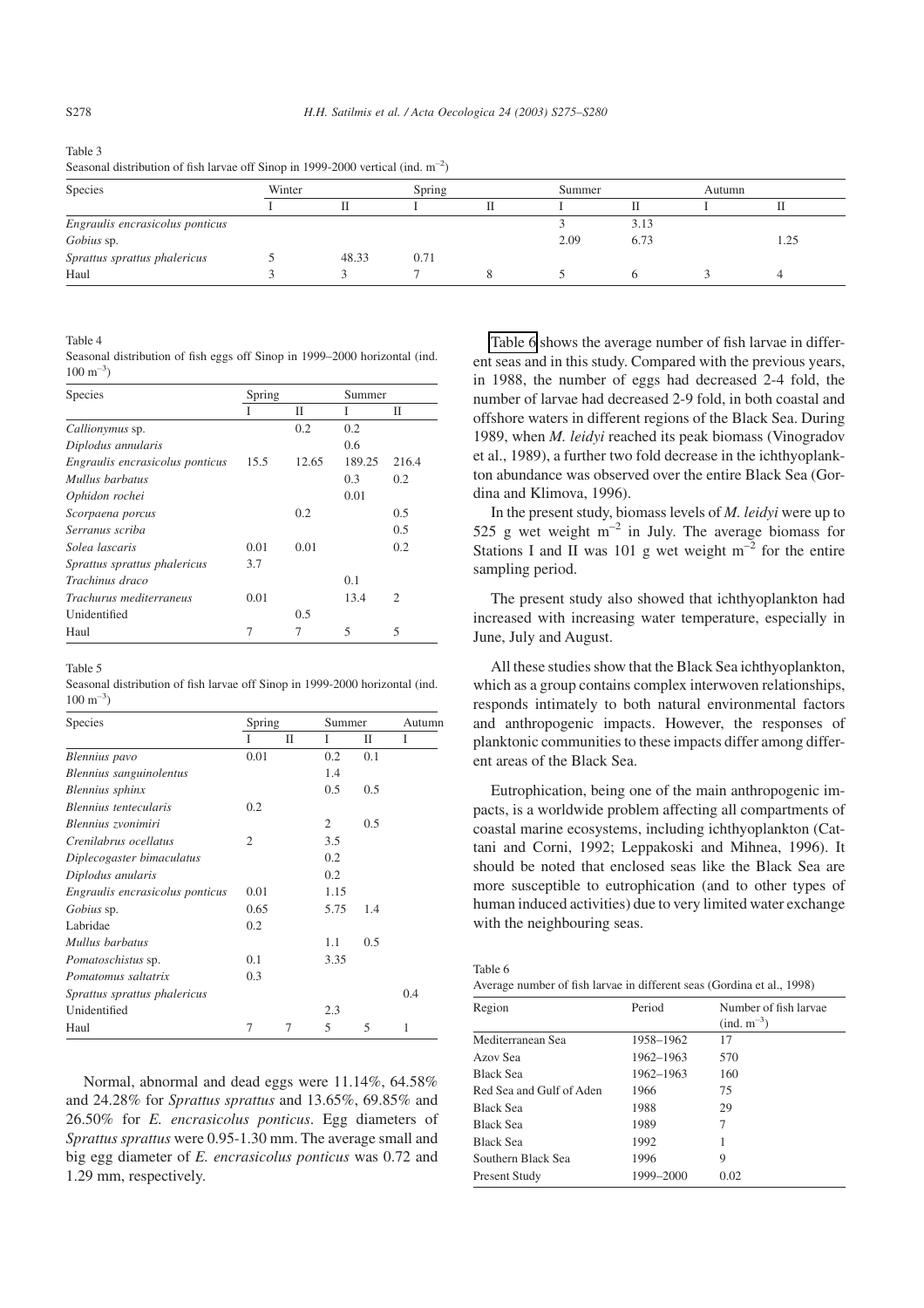The decline in fish eggs and larvae in 1988-2000 could be related not only to over-fishing but also to the eutrophication of the Black sea and the effect on the predation of the ctenophore. The northwestern Black Sea, the main spawning area for many valuable fish species, suffered the most. However, another ctenophora *Beroe ovata* have occurred in the Black Sea durring the early 1990s. The species of *Beroe ovata* is highly specific in its feeding, so that even its larval stage feeds on *M. leidyi*. Its reproductive rate and fecundity are almost as great as that of *M. leidyi*, so that its populations can grow at similar rates to its prey. *Beroe ovata* is probably not a potential food resource for Black Sea fish. The addition of *Beroe* is predicted to reduce the *Mnemiopsis* population significantly, with a slightly positive impact on fish, zooplankton and fisheries.

#### **Acknowledgements**

This study was funded by the Turkish Scientific and Technical Research Council (TUBITAK) and NATO SFP Project 971818. We thank the project director Prof I. Salihoglu for supporting the first author in the preparation of this article.

#### **References**

- Arkhipov, A.G., Rovnina, O.A., 1990. Seasonal and annual changeability of ichthyoplankton in the Black Sea. Works of All-Union research Institute of Marine Fisheries and Oceanography. Moscow. pp. 64–80 (in Russian).
- Araskevitch, E., Svetlichny, L., Gubareva, E., Besiktepe, S., Gucu, A.C., Kideys, A.E., 1998. Physiological and ecological studies of *Calanus euxinus* (Hulsemann) from the Black Sea with comments on its life cycle. In: Ivanov, L., Oguz, T. (Eds.), NATO TU-Black Sea Project: Ecosystem Modeling as a Management Tool for the Black Sea, Symposium on Scientific Results. Kluwer Academic Publishers, pp. 351–366.
- Besiktepe, S., Kideys, A.E., Unsal, M., 1997. In situ grazing rate and diel vertical migration of female *Clanus euxinus* in the Black Sea. Hydrobiologia 363, 323–332.
- Cattani, O., Corni, M.G., 1992. The role of zooplankton in eutrophication, with special reference to the northern Adriatic Sea. In: Vollenweider, R.A., Marchetti, R., Viviani, R. (Eds.), Marine Coastal Eutrophication. Elsevier, pp. 137–158.
- Dekhnik, T.V., 1973. The Black Sea ichthyoplankton 234 p. Nau-kova Dumka, Kiev. (in Russian).
- Gordina, A.D., Klimova, T.N., 1996. The dynamics of specific composition and abundance of ichthyoplankton in the coastal and open waters of the Black Sea. Modern Condition of the Black Sea Ichthyofauna. NASU Kovalevsky Institute of biology of the Southern Seas, Sevastopol (in Russian), pp. 74–94.
- Gordina, A.D., Nikolsky, V.N., Niermann, U., Bingel, F., Subbotin, A.A., 1997. New data of the morphological differences of anchovy eggs (*Engraulis encrasicolus* L.) in the Black Sea. Fisheries Research 31, 139–145.
- Gordina, A.D., Niermann, U., Kideys, A.E., Subbotin, A.A., Artyomov, Yu, G., Bingel, F., 1998. State of summer ichthyoplankton in the Black Sea. In: Ivanov, L., Oguz, T. (Eds.), NATO TU-Black Sea Project:

Ecosystem Modeling as a Management Tool for the Black Sea, Symposium on Scientific Results. Kluwer Academic Publishers, pp. 367–380.

- Leppakoski, E., Mihnea, P.E., 1996. Enclosed seas under man-induced change: A comparison between the Baltic and Black Seas. Ambio 25, 380–389.
- Lipskaya, N.Ya, Luchinskaya, T.N., 1992. The biology of jelly-fish *Mnemiopsis*. Rybnoe Hozyaistvo 9, 36–38 (in Russian).
- Niermann, U., Bingel, F., Gorban, A., Gordina, A.D., Gücü, A., Kıdeys¸, A.E., Konsulov, A., Radu, G., Subbotin, A.A., Zaika, V.E., 1994. Distribution of anchovy eggs and larvae ( *Engraulis encrasicolus* cuv.) in the Black Sea in 1991 and 1992 in comparison to former surveys. Ices J. Mar. Sci 51, 395–406.
- Niermann, U., Greve, W., 1997. Distribution and fluctuation of dominant zooplankton species in the southern Black Sea in comparison to the North Sea and Baltic Sea. In: Ozsoy, E., Mikaelyan, A. (Eds.), Sensitivity to Change: Black Sea, Baltic Sea and North Sea. Kluwer Academic Publishers, pp. 65–78.
- Niermann, U., Kideys, A.E., Kovalev, A.V., Melnikov, V.V., Belokopytov, V., 1998. Long-term fluctuations of the zooplankton of the open Black Sea in comparison to other regions of the world. In: Bologa, A. (Ed.), Environmental Degradation of the Black Sea: Challenges and Remedies, Constanta, Romania, October 6-10, 1997. Kluwer Academic Publishers.
- Konsulov, A., Kamburska, L., 1997. Sensitivity to anthropogenic factors of the plankton fauna adjacent to the Bulgarian coast of the Black Sea. In: Ozsoy, E., Mikaelyan, A. (Eds.), Sensitivity to Change: Black Sea, Baltic Sea and North Sea. Kluwer Academic Publishers, pp. 95–104.
- Kovalev, A.V., Gubanova, A.D., Kideys, A.E., Melnikov, V.V., Niermann, U., Ostrovskaya, N.A., Skryabin, V.A., Uysal, Z., Zagorodnyaya, Yu.A, 1998a. Long-term changes in the biomass and composition of fodder zooplankton in coastal regions of the Black Sea during the period 1957-1996. In: Ivanov, L., Oguz, T. (Eds.), NATO TU-Black Sea Project: Ecosystem Modeling as a Management Tool for the Black Sea, Symposium on Scientific Results. Kluwer Academic Publishers, pp. 209–220.
- Kovalev, A.V., Bingel, F., Kideys, A.E., Niermann, U., Skryabin, V.A., Uysal, Z., Zagorodnyaya, YuA., 1998b. The Black Sea zooplankton: history of investigations, composition, and spatial/temporal distribution. Turkish. J. of Zoology (in press).
- Kovalev, A.V., Besiktepe, S., Zagorodnyaya, Yu.A., Kideys, A.E., 1998c. Mediterranization of the Black Sea zooplankton is continuing. In: Ivanov, L., Oguz, T. (Eds.), NATO TU-Black Sea Project: Ecosystem Modeling as a Management Tool for the Black Sea, Symposium on Scientific Results. Kluwer Academic Publishers, pp. 199–208.
- Kovalev, A.V., Niermann, U., Melnikov, V.V., Belokopitov, V., Uysal, Z., Kideys, A.E., Unsal, M., Altukhov, D., 1998d. Long-term changes in the Black Sea zooplankton: The role of natural and anthropogenic factors. In: Ivanov, L., Oguz, T. (Eds.), NATO TU-Black Sea Project: Ecosystem Modeling as a Management Tool for the Black Sea, Symposium on Scientific Results. Kluwer Academic Publishers, pp. 221–234.
- Pavloskaya, R.M., 1950. The spawning of food-fishes in Karkinite Bay and in other regions of the Black Sea. Report of USRR Academy of Sciences 7 (2), 311–315 (in Russian).
- Russel, F.S., 1976. The Planktonic Stages of British Marine Fishes. Academic Press Inc. Ltd, London 524 p.
- Shiganova, T.A., 1997. *Mnemiopsis leidyi* abundance in the Black Sea and its impact on the pelagic community. In: Ozsoy, E., Mikaelyan, A. (Eds.), Sensitivity to Change: Black Sea, Baltic Sea and North Sea. Kluwer Academic Publishers, pp. 117–130.